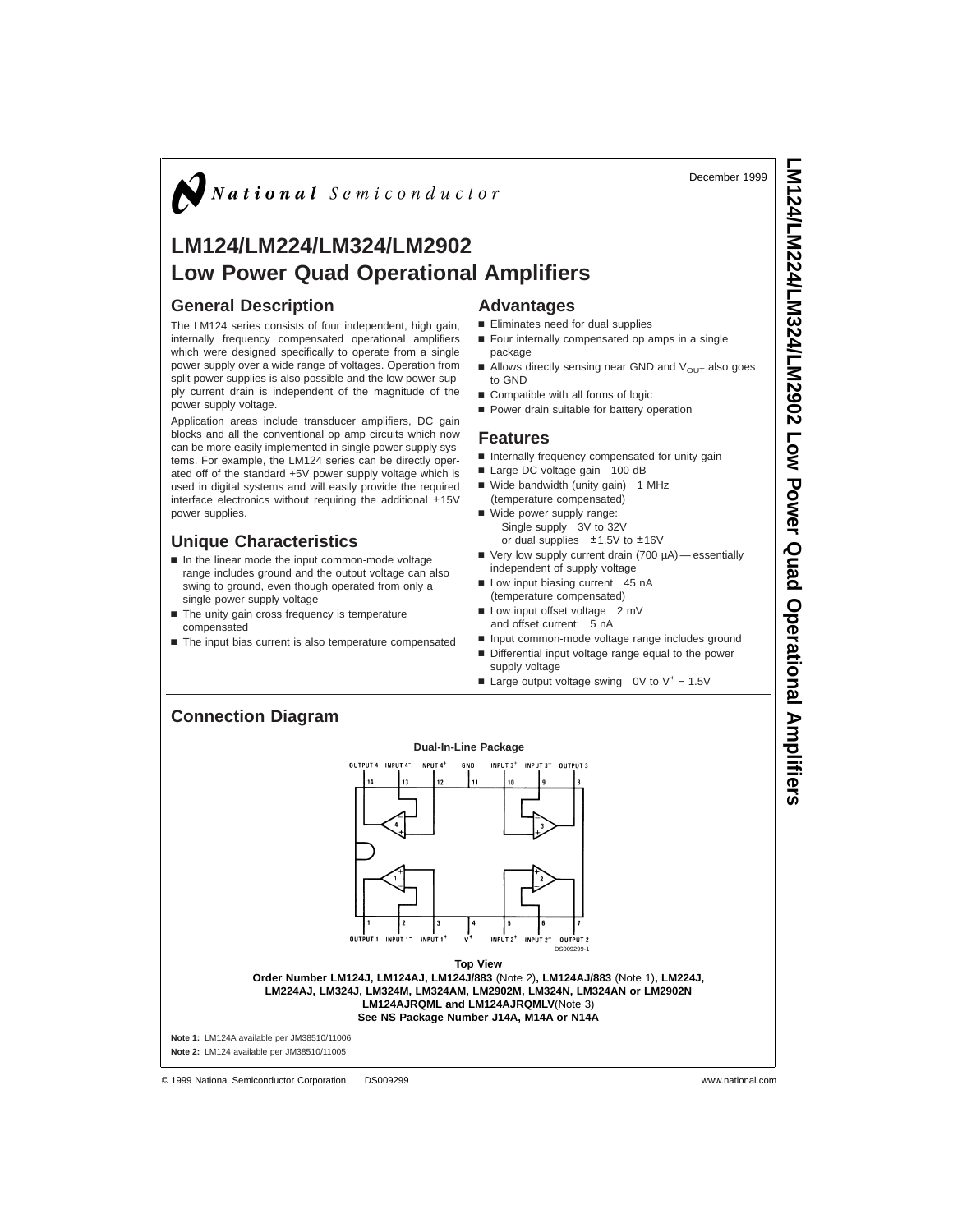## **Connection Diagram** (Continued)

**Note 3:** See STD Mil DWG 5962R99504 for Radiation Tolerant Device



**Order Number LM124AW/883 or LM124W/883 LM124AWRQML and LM124AWRQMLV**(Note 3) **See NS Package Number W14B LM124AWGRQML and LM124AWGRQMLV**(Note 3) **See NS Package Number WG14A**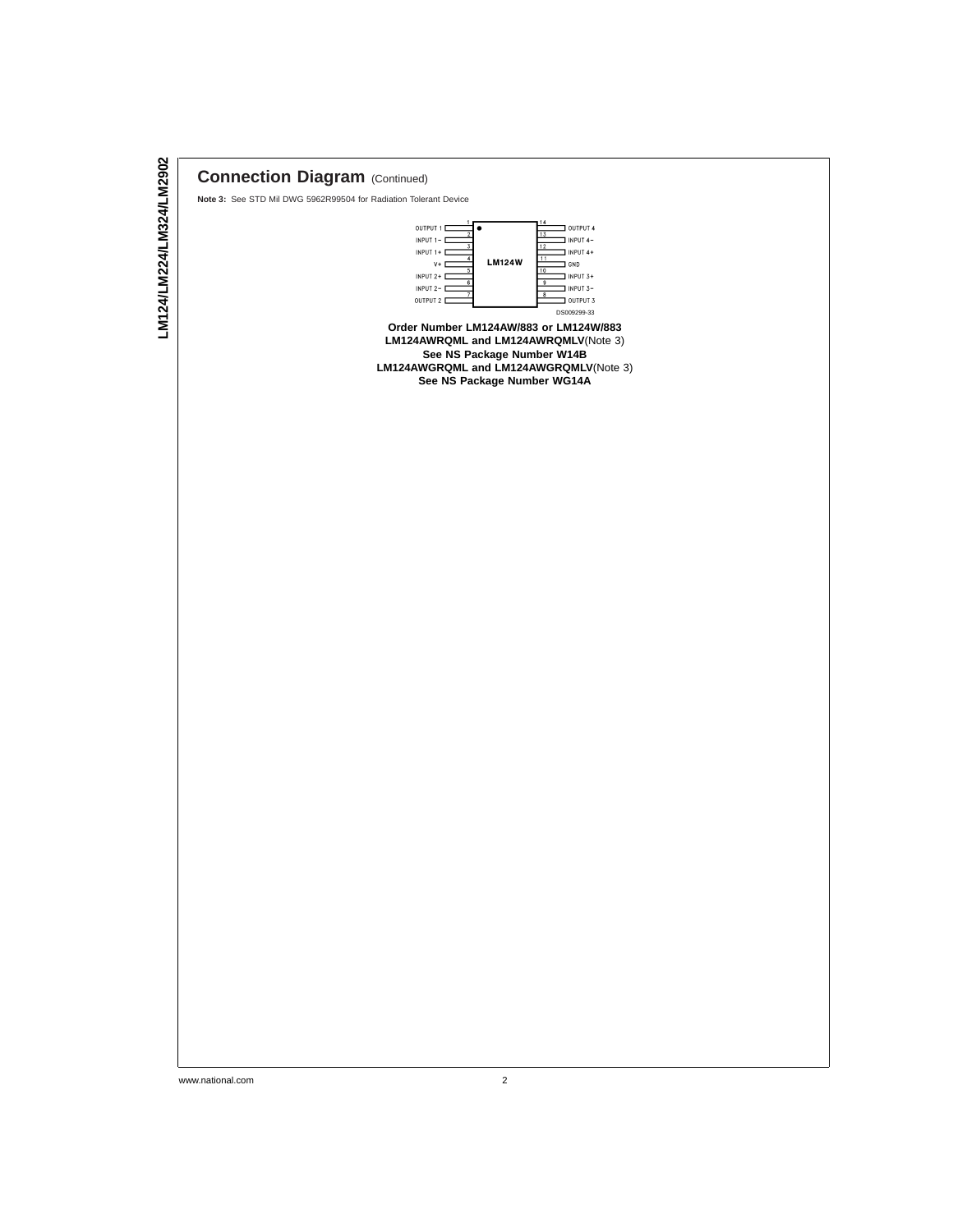## **Absolute Maximum Ratings (Note 12)**

**If Military/Aerospace specified devices are required, please contact the National Semiconductor Sales Office/ Distributors for availability and specifications.**

|                                                                                                                            | LM124/LM224/LM324                   | LM2902                              |
|----------------------------------------------------------------------------------------------------------------------------|-------------------------------------|-------------------------------------|
| Supply Voltage, V <sup>+</sup>                                                                                             | LM124A/LM224A/LM324A<br>32V         | <b>26V</b>                          |
| Differential Input Voltage                                                                                                 | 32V                                 | <b>26V</b>                          |
| Input Voltage                                                                                                              | $-0.3V$ to $+32V$                   | $-0.3V$ to $+26V$                   |
| Input Current                                                                                                              |                                     |                                     |
| $(V_{\text{IN}} < -0.3V)$ (Note 6)                                                                                         | 50 mA                               | 50 mA                               |
| Power Dissipation (Note 4)                                                                                                 |                                     |                                     |
| Molded DIP                                                                                                                 | 1130 mW                             | 1130 mW                             |
| Cavity DIP                                                                                                                 | 1260 mW                             | 1260 mW                             |
| Small Outline Package                                                                                                      | 800 mW                              | 800 mW                              |
| Output Short-Circuit to GND                                                                                                |                                     |                                     |
| (One Amplifier) (Note 5)                                                                                                   |                                     |                                     |
| $V^+ \le 15V$ and $T_A = 25°C$                                                                                             | Continuous                          | Continuous                          |
| <b>Operating Temperature Range</b>                                                                                         |                                     | $-40^{\circ}$ C to $+85^{\circ}$ C  |
| LM324/LM324A                                                                                                               | $0^{\circ}$ C to $+70^{\circ}$ C    |                                     |
| LM224/LM224A                                                                                                               | $-25^{\circ}$ C to $+85^{\circ}$ C  |                                     |
| LM124/LM124A                                                                                                               | $-55^{\circ}$ C to $+125^{\circ}$ C |                                     |
| Storage Temperature Range                                                                                                  | $-65^{\circ}$ C to $+150^{\circ}$ C | $-65^{\circ}$ C to $+150^{\circ}$ C |
| Lead Temperature (Soldering, 10 seconds)                                                                                   | $260^{\circ}$ C                     | $260^{\circ}$ C                     |
| Soldering Information                                                                                                      |                                     |                                     |
| Dual-In-Line Package                                                                                                       |                                     |                                     |
| Soldering (10 seconds)                                                                                                     | $260^{\circ}$ C                     | $260^{\circ}$ C                     |
| Small Outline Package                                                                                                      |                                     |                                     |
| Vapor Phase (60 seconds)                                                                                                   | $215^{\circ}$ C                     | $215^{\circ}$ C                     |
| Infrared (15 seconds)                                                                                                      | 220°C                               | 220°C                               |
| See AN-450 "Surface Mounting Methods and Their Effect on Product Reliability" for other methods of soldering surface mount |                                     |                                     |
| devices.                                                                                                                   |                                     |                                     |
| ESD Tolerance (Note 13)                                                                                                    | 250V                                | 250V                                |
| <b>Electrical Characteristics</b><br>$V^+$ = +5.0V, (Note 7), unless otherwise stated                                      |                                     |                                     |

|                         |                                                    |          | <b>LM124A</b> |             |          | <b>LM224A</b>  |             |          | <b>LM324A</b> |             |              |
|-------------------------|----------------------------------------------------|----------|---------------|-------------|----------|----------------|-------------|----------|---------------|-------------|--------------|
| Parameter               | <b>Conditions</b>                                  | Min      | Typ           | Max         | Min      | Typ            | Max         | Min      | Typ           | Max         | <b>Units</b> |
| Input Offset Voltage    | (Note 8) $T_A = 25^{\circ}$ C                      |          | $\mathbf{1}$  | 2           |          | $\mathbf{1}$   | 3           |          | 2             | 3           | mV           |
| Input Bias Current      | $I_{IN(+)}$ or $I_{IN(-)}$ , $V_{CM} = 0V$ ,       |          | 20            | 50          |          | 40             | 80          |          | 45            | 100         | nA           |
| (Note 9)                | $T_A = 25^{\circ}C$                                |          |               |             |          |                |             |          |               |             |              |
| Input Offset Current    | $I_{IN(+)}$ or $I_{IN(-)}$ , $V_{CM} = 0V$ ,       |          | 2             | 10          |          | $\overline{2}$ | 15          |          | 5             | 30          | nA           |
|                         | $T_A = 25^{\circ}C$                                |          |               |             |          |                |             |          |               |             |              |
| Input Common-Mode       | $V^+ = 30V$ , (LM2902, $V^+ = 26V$ ),              | $\Omega$ |               | $V^+ - 1.5$ | $\Omega$ |                | $V^+ - 1.5$ | $\Omega$ |               | $V^+ - 1.5$ | $\vee$       |
| Voltage Range (Note 10) | $T_A = 25^{\circ}C$                                |          |               |             |          |                |             |          |               |             |              |
| Supply Current          | Over Full Temperature Range                        |          |               |             |          |                |             |          |               |             |              |
|                         | $R_1 = \infty$ On All Op Amps                      |          |               |             |          |                |             |          |               |             | mA           |
|                         | $V^+$ = 30V (LM2902 V <sup>+</sup> = 26V)          |          | 1.5           | 3           |          | 1.5            | 3           |          | 1.5           | 3           |              |
|                         | $V^+ = 5V$                                         |          | 0.7           | 1.2         |          | 0.7            | 1.2         |          | 0.7           | 1.2         |              |
| Large Signal            | $V^+$ = 15V, R <sub>1</sub> $\geq$ 2k $\Omega$ ,   | 50       | 100           |             | 50       | 100            |             | 25       | 100           |             | V/mV         |
| Voltage Gain            | (V <sub>O</sub> = 1V to 11V), $T_A = 25^{\circ}$ C |          |               |             |          |                |             |          |               |             |              |
| Common-Mode             | DC, $V_{CM} = 0V$ to $V^+ - 1.5V$ ,                | 70       | 85            |             | 70       | 85             |             | 65       | 85            |             | dB           |
| Rejection Ratio         | $T_A = 25^{\circ}$ C                               |          |               |             |          |                |             |          |               |             |              |
|                         |                                                    |          |               |             |          |                |             |          |               |             |              |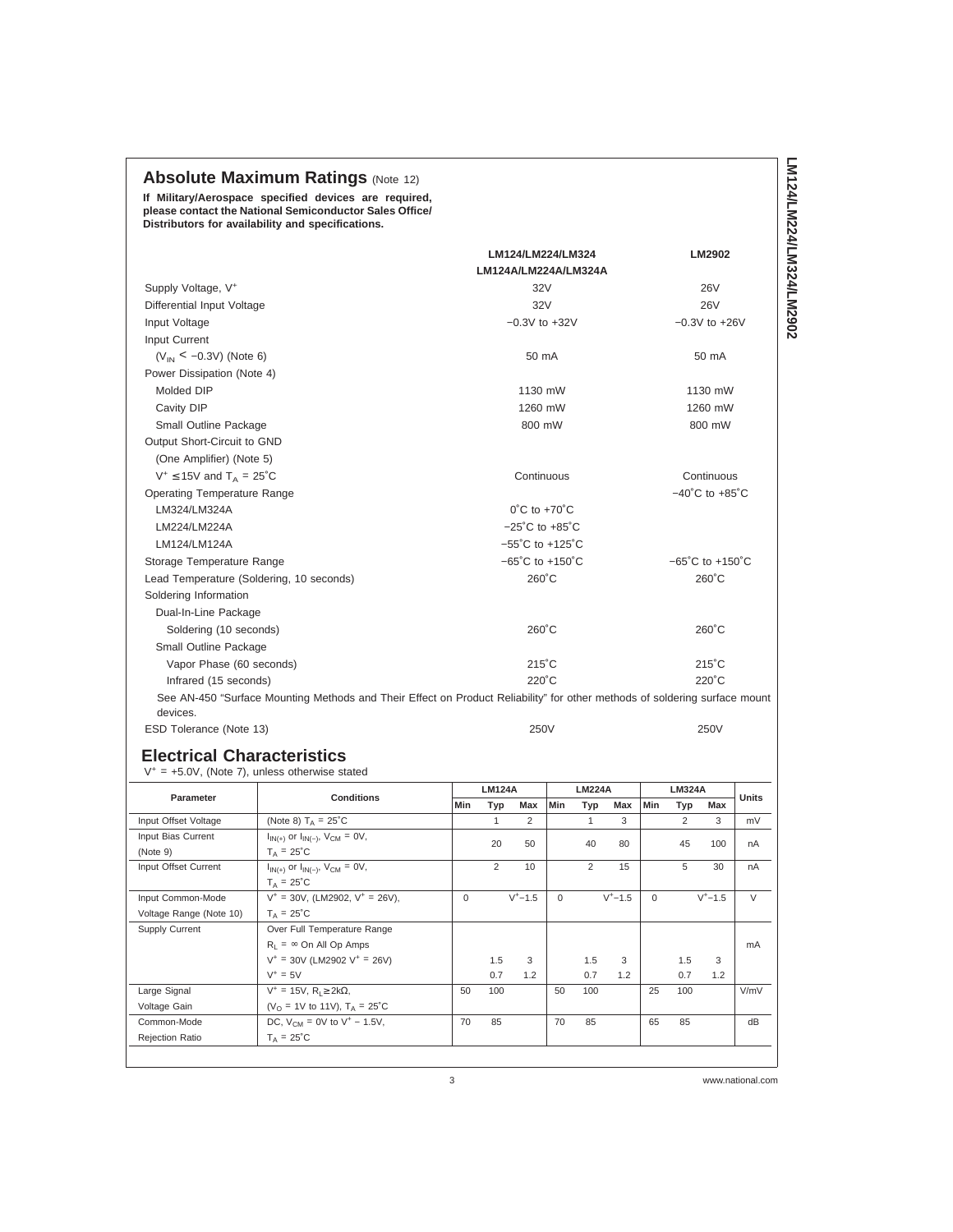## **Electrical Characteristics (Continued)**

|                                                                 |          | <b>Conditions</b>                                       |                                                |                 | <b>LM124A</b>  |          |             | <b>LM224A</b>  |          | <b>LM324A</b> |                |          | <b>Units</b> |
|-----------------------------------------------------------------|----------|---------------------------------------------------------|------------------------------------------------|-----------------|----------------|----------|-------------|----------------|----------|---------------|----------------|----------|--------------|
| <b>Parameter</b>                                                |          |                                                         |                                                | Min             | Typ            | Max      | Min         | Typ            | Max      | Min           | Typ            | Max      |              |
| Power Supply                                                    |          | $V^+ = 5V$ to 30V                                       |                                                |                 |                |          |             |                |          |               |                |          |              |
| <b>Rejection Ratio</b>                                          |          | (LM2902, $V^+$ = 5V to 26V),                            |                                                | 65              | 100            |          | 65          | 100            |          | 65            | 100            |          | dB           |
|                                                                 |          | $T_A = 25^{\circ}$ C                                    |                                                |                 |                |          |             |                |          |               |                |          |              |
| Amplifier-to-Amplifier                                          |          | f = 1 kHz to 20 kHz, $T_A = 25^{\circ}$ C               |                                                |                 | $-120$         |          |             | $-120$         |          |               | $-120$         |          | dB           |
| Coupling (Note 11)                                              |          | (Input Referred)                                        |                                                |                 |                |          |             |                |          |               |                |          |              |
| Output Current                                                  | Source   | $V_{IN}^+$ = 1V, $V_{IN}^-$ = 0V,                       |                                                | 20              | 40             |          | 20          | 40             |          | 20            | 40             |          |              |
|                                                                 |          | $V^+ = 15V$ , $V_O = 2V$ , $T_A = 25^{\circ}C$          |                                                |                 |                |          |             |                |          |               |                |          | mA           |
| Sink                                                            |          | $V_{IN}$ <sup>-</sup> = 1V, $V_{IN}$ <sup>+</sup> = 0V, |                                                | 10              | 20             |          | 10          | 20             |          | 10            | 20             |          |              |
|                                                                 |          |                                                         | $V^+ = 15V$ , $V_Q = 2V$ , $T_A = 25^{\circ}C$ |                 |                |          |             |                |          |               |                |          |              |
|                                                                 |          | $V_{IN}$ <sup>-</sup> = 1V, $V_{IN}$ <sup>+</sup> = 0V, |                                                | 12              | 50             |          | 12          | 50             |          | 12            | 50             |          | μA           |
| $V^+ = 15V$ , $V_{\Omega} = 200$ mV, $T_A = 25^{\circ}C$        |          |                                                         |                                                |                 |                |          |             |                |          |               |                |          |              |
| Short Circuit to Ground                                         |          | (Note 5) $V^+ = 15V$ , $T_A = 25^{\circ}C$              |                                                |                 | 40             | 60       |             | 40             | 60       |               | 40             | 60       | mA           |
| Input Offset Voltage                                            |          | (Note 8)                                                |                                                |                 |                | 4        |             |                | 4        |               |                | 5        | mV           |
| Input Offset                                                    |          | $R_S = 0\Omega$                                         |                                                |                 | $\overline{7}$ | 20       |             | $\overline{7}$ | 20       |               | $\overline{7}$ | 30       | µV/°C        |
| Voltage Drift                                                   |          |                                                         |                                                |                 |                |          |             |                |          |               |                |          |              |
| $I_{IN(+)} - I_{IN(-)}$ , $V_{CM} = 0V$<br>Input Offset Current |          |                                                         |                                                | 30              |                |          | 30          |                |          | 75            | nA             |          |              |
| $R_S = 0\Omega$<br>Input Offset                                 |          |                                                         | 10                                             | 200             |                | 10       | 200         |                | 10       | 300           | pA/°C          |          |              |
| <b>Current Drift</b>                                            |          |                                                         |                                                |                 |                |          |             |                |          |               |                |          |              |
| Input Bias Current                                              |          | $I_{IN(+)}$ or $I_{IN(-)}$                              |                                                |                 | 40             | 100      |             | 40             | 100      |               | 40             | 200      | nA           |
| Input Common-Mode                                               |          | $V^+ = +30V$                                            |                                                | $\mathbf 0$     |                | $V^+$ -2 | $\mathbf 0$ |                | $V^+$ -2 | $\Omega$      |                | $V^+$ -2 | V            |
| Voltage Range (Note 10)                                         |          | (LM2902, $V^+$ = 26V)                                   |                                                |                 |                |          |             |                |          |               |                |          |              |
| Large Signal                                                    |          | $V^+ = +15V$                                            |                                                |                 |                |          |             |                |          |               |                |          |              |
| Voltage Gain                                                    |          | ( $V_{\Omega}$ Swing = 1V to 11V)                       |                                                | 25              |                |          | 25          |                |          | 15            |                |          | V/mV         |
|                                                                 |          | $R_1 \geq 2$ kΩ                                         |                                                |                 |                |          |             |                |          |               |                |          |              |
| Output Voltage                                                  | $V_{OH}$ | $V^+$ = 30V                                             | $R_1 = 2 k\Omega$                              | 26              |                |          | 26          |                |          | 26            |                |          | $\vee$       |
| Swing                                                           |          | $(LM2902, V^+ = 26V)$                                   | $R_1 = 10 k\Omega$                             | 27              | 28             |          | 27          | 28             |          | 27            | 28             |          |              |
|                                                                 | $V_{OL}$ | $V^+ = 5V$ , R <sub>1</sub> = 10 kΩ                     |                                                |                 | 5              | 20       |             | 5              | 20       |               | 5              | 20       | mV           |
| Output Current                                                  | Source   | $V_O = 2V$                                              | $V_{IN}^+$ = +1V,                              | 10              | 20             |          | 10          | 20             |          | 10            | 20             |          |              |
|                                                                 |          |                                                         | $V_{IN}^-$ = 0V,<br>V <sup>+</sup> = 15V       |                 |                |          |             |                |          |               |                |          | mA           |
|                                                                 | Sink     |                                                         | $V_{IN}^- = +1V,$                              | 10 <sup>1</sup> | 15             |          | 5           | 8              |          | 5             | 8              |          |              |
|                                                                 |          |                                                         | $V_{IN}^+ = 0V,$<br>$V^+ = 15V$                |                 |                |          |             |                |          |               |                |          |              |

### **Electrical Characteristics**

 $V^+ = +5.0V$ , (Note 7), unless otherwise stated

| Parameter               | <b>Conditions</b>                                |                          | LM124/LM224 |             |          | LM324 |                |                   | LM2902         |                | <b>Units</b> |
|-------------------------|--------------------------------------------------|--------------------------|-------------|-------------|----------|-------|----------------|-------------------|----------------|----------------|--------------|
|                         |                                                  | <b>Min</b><br>Typ<br>Max |             |             | Min      | Typ   | Max            | Min<br>Max<br>Typ |                |                |              |
| Input Offset Voltage    | (Note 8) $T_A = 25^{\circ}C$                     |                          | 2           | 5           |          | 2     | $\overline{7}$ |                   | $\overline{2}$ | $\overline{7}$ | mV           |
| Input Bias Current      | $I_{IN(+)}$ or $I_{IN(-)}$ , $V_{CM} = 0V$ ,     |                          | 45          | 150         |          | 45    | 250            |                   | 45             | 250            | nA           |
| (Note 9)                | $T_A = 25^{\circ}C$                              |                          |             |             |          |       |                |                   |                |                |              |
| Input Offset Current    | $I_{IN(+)}$ or $I_{IN(-)}$ , $V_{CM} = 0V$ ,     |                          | 3           | 30          |          | 5     | 50             |                   | 5              | 50             | nA           |
|                         | $T_A = 25^{\circ}C$                              |                          |             |             |          |       |                |                   |                |                |              |
| Input Common-Mode       | $V^+$ = 30V, (LM2902, $V^+$ = 26V),              | $\mathbf 0$              |             | $V^+ - 1.5$ | $\Omega$ |       | $V^+ - 1.5$    | $\Omega$          |                | $V^+ - 1.5$    | $\vee$       |
| Voltage Range (Note 10) | $T_A = 25^{\circ}C$                              |                          |             |             |          |       |                |                   |                |                |              |
| Supply Current          | Over Full Temperature Range                      |                          |             |             |          |       |                |                   |                |                |              |
|                         | $R_1 = \infty$ On All Op Amps                    |                          |             |             |          |       |                |                   |                |                | mA           |
|                         | $V^+$ = 30V (LM2902 $V^+$ = 26V)                 |                          | 1.5         | 3           |          | 1.5   | 3              |                   | 1.5            | 3              |              |
|                         | $V^+ = 5V$                                       |                          | 0.7         | 1.2         |          | 0.7   | 1.2            |                   | 0.7            | 1.2            |              |
| Large Signal            | $V^+$ = 15V, R <sub>1</sub> $\geq$ 2k $\Omega$ , | 50                       | 100         |             | 25       | 100   |                | 25                | 100            |                | V/mV         |
| Voltage Gain            | ( $V_{\Omega}$ = 1V to 11V), $T_{A}$ = 25°C      |                          |             |             |          |       |                |                   |                |                |              |
|                         |                                                  |                          |             |             |          |       |                |                   |                |                |              |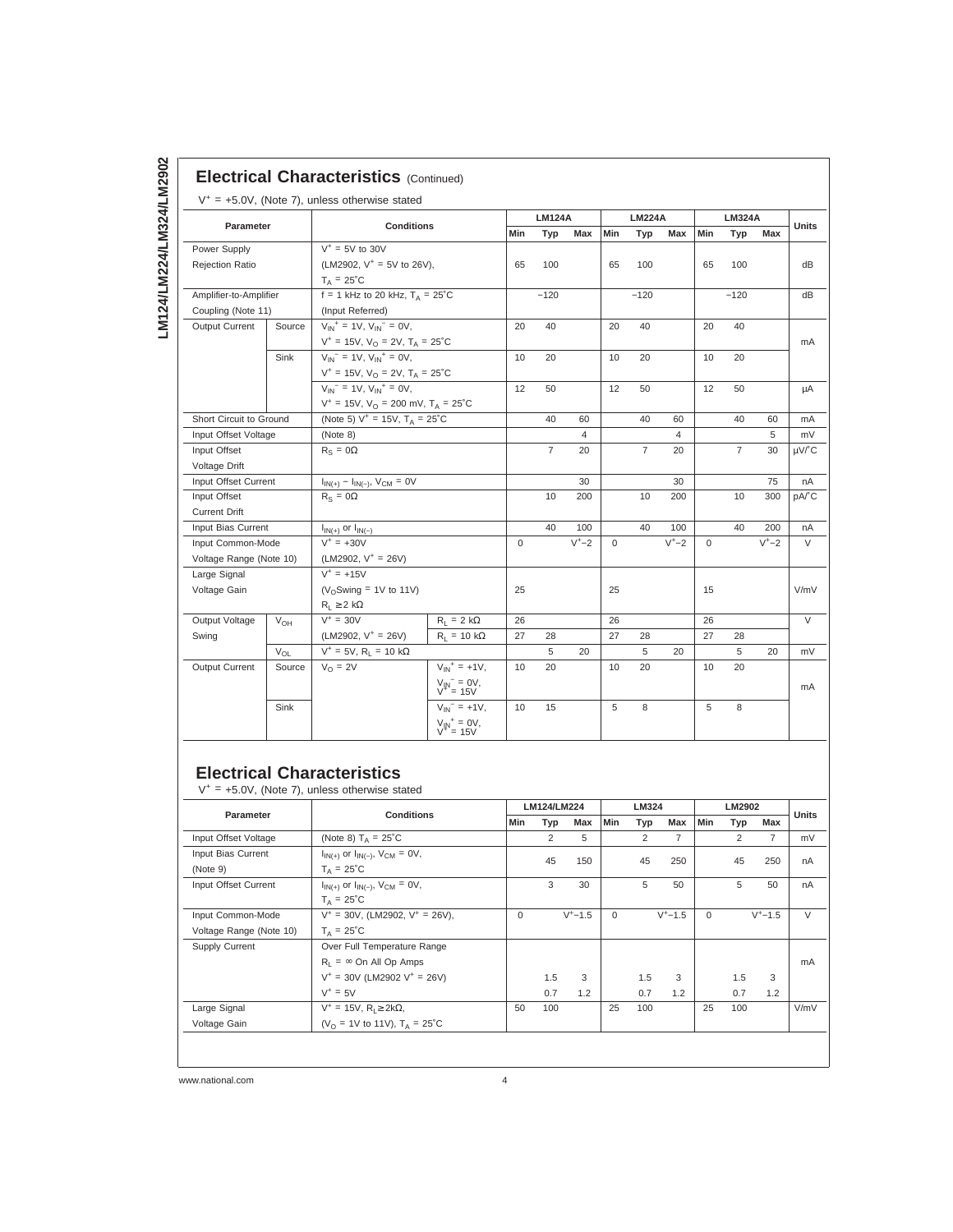| Parameter               |              |                                                                                                                                                             |                                          |     | LM124/LM224    |                |     | LM324          |            |     | LM2902         |        |              |
|-------------------------|--------------|-------------------------------------------------------------------------------------------------------------------------------------------------------------|------------------------------------------|-----|----------------|----------------|-----|----------------|------------|-----|----------------|--------|--------------|
|                         |              | <b>Conditions</b>                                                                                                                                           |                                          | Min | Typ            | Max            | Min | Typ            | <b>Max</b> | Min | Typ            | Max    | <b>Units</b> |
| Common-Mode             |              | DC, $V_{CM} = 0V$ to $V^+ - 1.5V$ ,                                                                                                                         |                                          | 70  | 85             |                | 65  | 85             |            | 50  | 70             |        | dB           |
| Rejection Ratio         |              | $T_A = 25^{\circ}C$                                                                                                                                         |                                          |     |                |                |     |                |            |     |                |        |              |
| Power Supply            |              | $V^* = 5V$ to 30V                                                                                                                                           |                                          |     |                |                |     |                |            |     |                |        |              |
| <b>Rejection Ratio</b>  |              | (LM2902, $V^+$ = 5V to 26V),                                                                                                                                |                                          | 65  | 100            |                | 65  | 100            |            | 50  | 100            |        | dB           |
|                         |              | $T_A = 25^{\circ}C$                                                                                                                                         |                                          |     |                |                |     |                |            |     |                |        |              |
| Amplifier-to-Amplifier  |              | $f = 1$ kHz to 20 kHz, $T_A = 25^{\circ}$ C                                                                                                                 |                                          |     | $-120$         |                |     | $-120$         |            |     | $-120$         |        | dB           |
| Coupling (Note 11)      |              | (Input Referred)                                                                                                                                            |                                          |     |                |                |     |                |            |     |                |        |              |
| Output Current          | Source       | $V_{IN}^+$ = 1V, $V_{IN}^-$ = 0V,                                                                                                                           |                                          | 20  | 40             |                | 20  | 40             |            | 20  | 40             |        |              |
|                         |              | $V^+ = 15V$ , $V_O = 2V$ , $T_A = 25^{\circ}C$<br>$V_{IN}$ <sup>-</sup> = 1V, $V_{IN}$ <sup>+</sup> = 0V,<br>$V^+ = 15V$ , $V_Q = 2V$ , $T_A = 25^{\circ}C$ |                                          |     |                |                |     |                |            |     |                |        | mA           |
|                         | Sink         |                                                                                                                                                             |                                          | 10  | 20             |                | 10  | 20             |            | 10  | 20             |        |              |
|                         |              |                                                                                                                                                             |                                          |     |                |                |     |                |            |     |                |        |              |
|                         |              | $V_{IN}$ <sup>-</sup> = 1V, $V_{IN}$ <sup>+</sup> = 0V,                                                                                                     |                                          | 12  | 50             |                | 12  | 50             |            | 12  | 50             |        | μA           |
|                         |              | $V^+ = 15V$ , $V_Q = 200$ mV, $T_A = 25^{\circ}C$                                                                                                           |                                          |     |                |                |     |                |            |     |                |        |              |
| Short Circuit to Ground |              | (Note 5) $V^+ = 15V$ , $T_A = 25^{\circ}C$                                                                                                                  |                                          |     | 40             | 60             |     | 40             | 60         |     | 40             | 60     | mA           |
| Input Offset Voltage    |              | (Note 8)                                                                                                                                                    |                                          |     |                | $\overline{7}$ |     |                | 9          |     |                | 10     | mV           |
| Input Offset            |              | $R_S = 0\Omega$                                                                                                                                             |                                          |     | $\overline{7}$ |                |     | $\overline{7}$ |            |     | $\overline{7}$ |        | µV/°C        |
| Voltage Drift           |              |                                                                                                                                                             |                                          |     |                |                |     |                |            |     |                |        |              |
| Input Offset Current    |              | $I_{IN(+)} - I_{IN(-)}$ , $V_{CM} = 0V$                                                                                                                     |                                          |     |                | 100            |     |                | 150        |     | 45             | 200    | nA           |
| Input Offset            |              | $R_{\rm s} = 0\Omega$                                                                                                                                       |                                          |     | 10             |                |     | 10             |            |     | 10             |        | pA/°C        |
| <b>Current Drift</b>    |              |                                                                                                                                                             |                                          |     |                |                |     |                |            |     |                |        |              |
| Input Bias Current      |              | $I_{IN(+)}$ or $I_{IN(-)}$                                                                                                                                  |                                          |     | 40             | 300            |     | 40             | 500        |     | 40             | 500    | nA           |
| Input Common-Mode       | $V^+ = +30V$ |                                                                                                                                                             | 0                                        |     | $V^+ - 2$      | $\mathbf 0$    |     | $V^+ - 2$      | 0          |     | $V^+ - 2$      | $\vee$ |              |
| Voltage Range (Note 10) |              | (LM2902, $V^+ = 26V$ )                                                                                                                                      |                                          |     |                |                |     |                |            |     |                |        |              |
| Large Signal            |              | $V^+ = +15V$                                                                                                                                                |                                          |     |                |                |     |                |            |     |                |        |              |
| Voltage Gain            |              | ( $V_{\Omega}$ Swing = 1V to 11V)                                                                                                                           |                                          | 25  |                |                | 15  |                |            | 15  |                |        | V/mV         |
|                         |              | $R_1 \geq 2 k\Omega$                                                                                                                                        |                                          |     |                |                |     |                |            |     |                |        |              |
| Output Voltage          | $V_{OH}$     | $V^+ = 30V$                                                                                                                                                 | $R_1 = 2 k\Omega$                        | 26  |                |                | 26  |                |            | 22  |                |        | $\vee$       |
| Swing                   |              | $(LM2902, V^+ = 26V)$                                                                                                                                       | $R_1 = 10 k\Omega$                       | 27  | 28             |                | 27  | 28             |            | 23  | 24             |        |              |
|                         | $V_{OL}$     | $V^+ = 5V$ , R <sub>L</sub> = 10 kΩ                                                                                                                         |                                          |     | 5              | 20             |     | 5              | 20         |     | 5              | 100    | mV           |
| Output Current          | Source       | $V_{\Omega} = 2V$                                                                                                                                           | $V_{IN}^+ = +1V,$                        | 10  | 20             |                | 10  | 20             |            | 10  | 20             |        |              |
|                         |              |                                                                                                                                                             | $V_{IN}^-$ = 0V,<br>V <sup>+</sup> = 15V |     |                |                |     |                |            |     |                |        | mA           |
|                         | Sink         |                                                                                                                                                             | $V_{1N}^{-}$ = +1V,                      | 5   | 8              |                | 5   | 8              |            | 5   | 8              |        |              |
|                         |              |                                                                                                                                                             |                                          |     |                |                |     |                |            |     |                |        |              |
|                         |              |                                                                                                                                                             | $V_{\parallel}V^+ = 0V,$<br>$V^+ = 15V$  |     |                |                |     |                |            |     |                |        |              |

 $\mathbf{r}$ 

<code>Note 7: These</code> specifications are limited to –55˚C ≤ T<sub>A</sub> ≤ +125˚C for the LM124/LM124A. With the LM224/LM224A, all temperature specifications are limited to –25˚C<br>≤ T<sub>A</sub> ≤ +85˚C, the LM324/LM324A temperature specificati Note 8: V<sub>O</sub> ≅ 1.4V, R<sub>S</sub> = 0Ω with V<sup>+</sup> from 5V to 30V; and over the full input common-mode range (0V to V<sup>+</sup> − 1.5V) for LM2902, V<sup>+</sup> from 5V to 26V.

Note 9: The direction of the input current is out of the IC due to the PNP input stage. This current is essentially constant, independent of the state of the output so no loading change exists on the input lines.

**Note 10:** The input common-mode voltage of either input signal voltage should not be allowed to go negative by more than 0.3V (at 25°C). The upper end of the<br>common-mode voltage range is V\* – 1.5V (at 25°C), but either or  $V^+$ .

**Note 11:** Due to proximity of external components, insure that coupling is not originating via stray capacitance between these external parts. This typically can be<br>detected as this type of capacitance increases at higher

**Note 12:** Refer to RETS124AX for LM124A military specifications and refer to RETS124X for LM124 military specifications.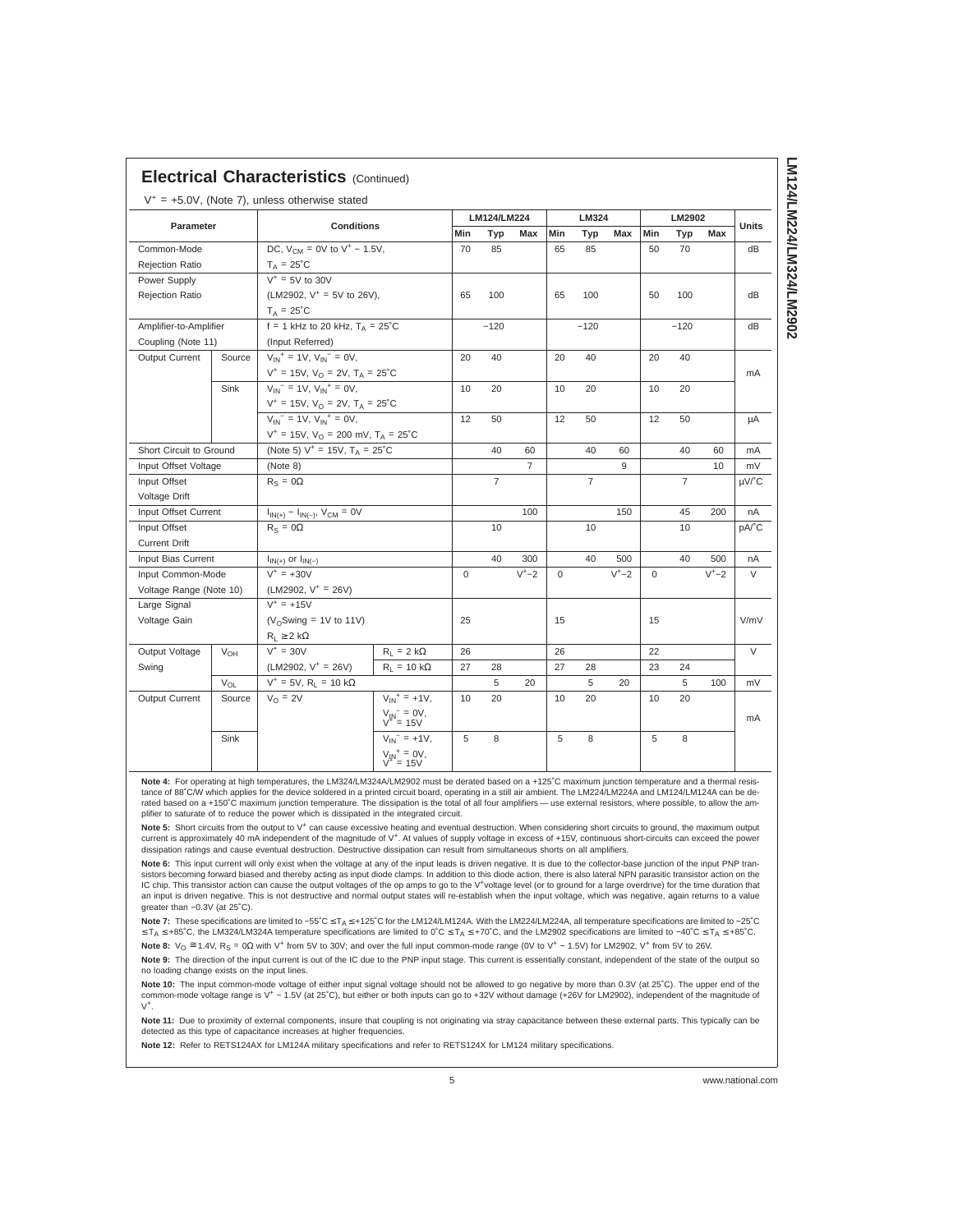### **Electrical Characteristics** (Continued)

**Note 13:** Human body model, 1.5 kΩ in series with 100 pF.

## **Schematic Diagram** (Each Amplifier)



## **Typical Performance Characteristics**

**Input Voltage Range**









#### **Open Loop Frequency Response**



#### **Supply Current**



#### **Common Mode Rejection Ratio**

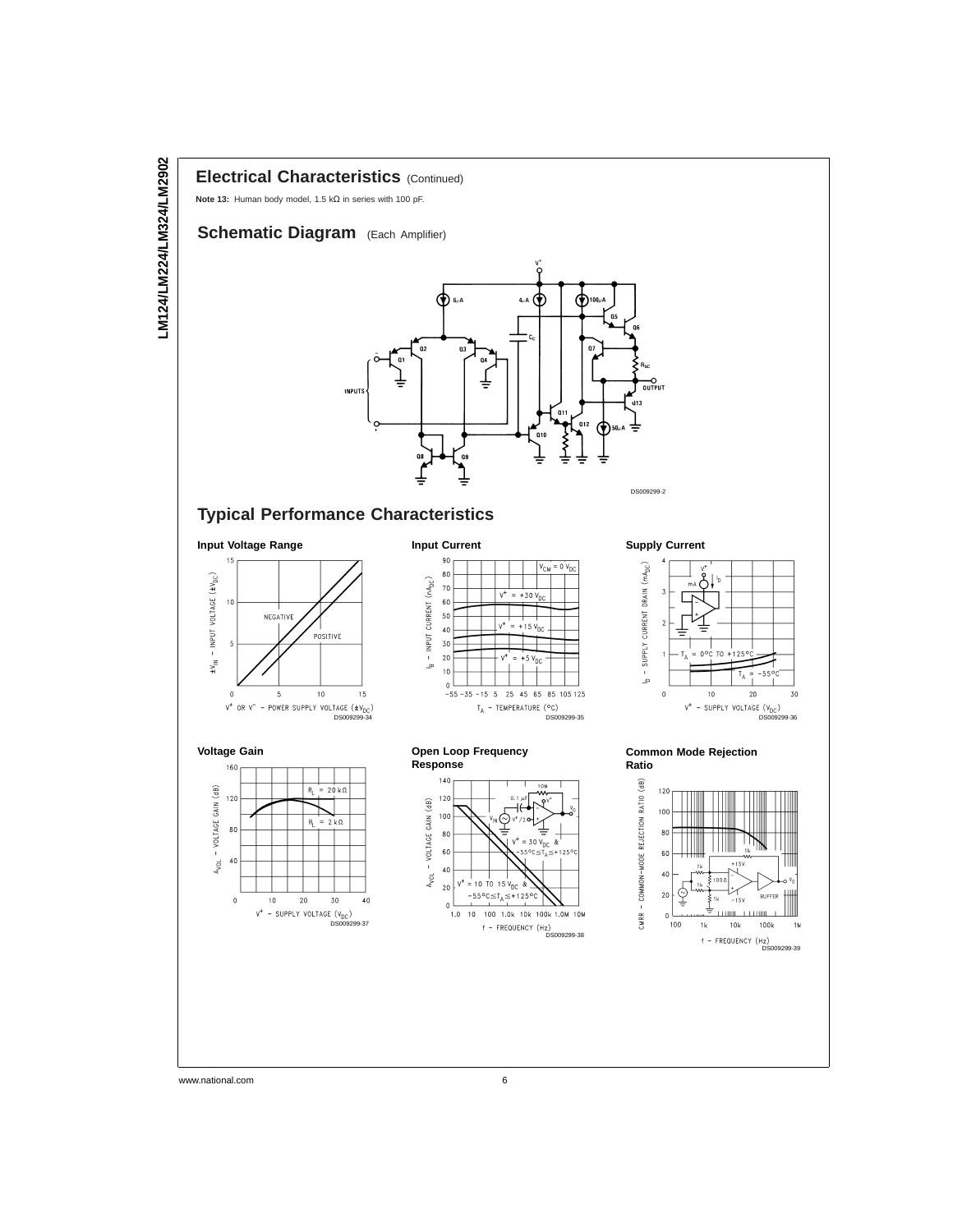

The LM124 series are op amps which operate with only a single power supply voltage, have true-differential inputs, and remain in the linear mode with an input common-mode voltage of 0  $V_{DC}$ . These amplifiers operate over a wide range of power supply voltage with little change in performance characteristics. At 25˚C amplifier operation is possible down to a minimum supply voltage of  $2.3 V<sub>DC</sub>$ .

The pinouts of the package have been designed to simplify PC board layouts. Inverting inputs are adjacent to outputs for all of the amplifiers and the outputs have also been placed at the corners of the package (pins 1, 7, 8, and 14).

Precautions should be taken to insure that the power supply for the integrated circuit never becomes reversed in polarity or that the unit is not inadvertently installed backwards in a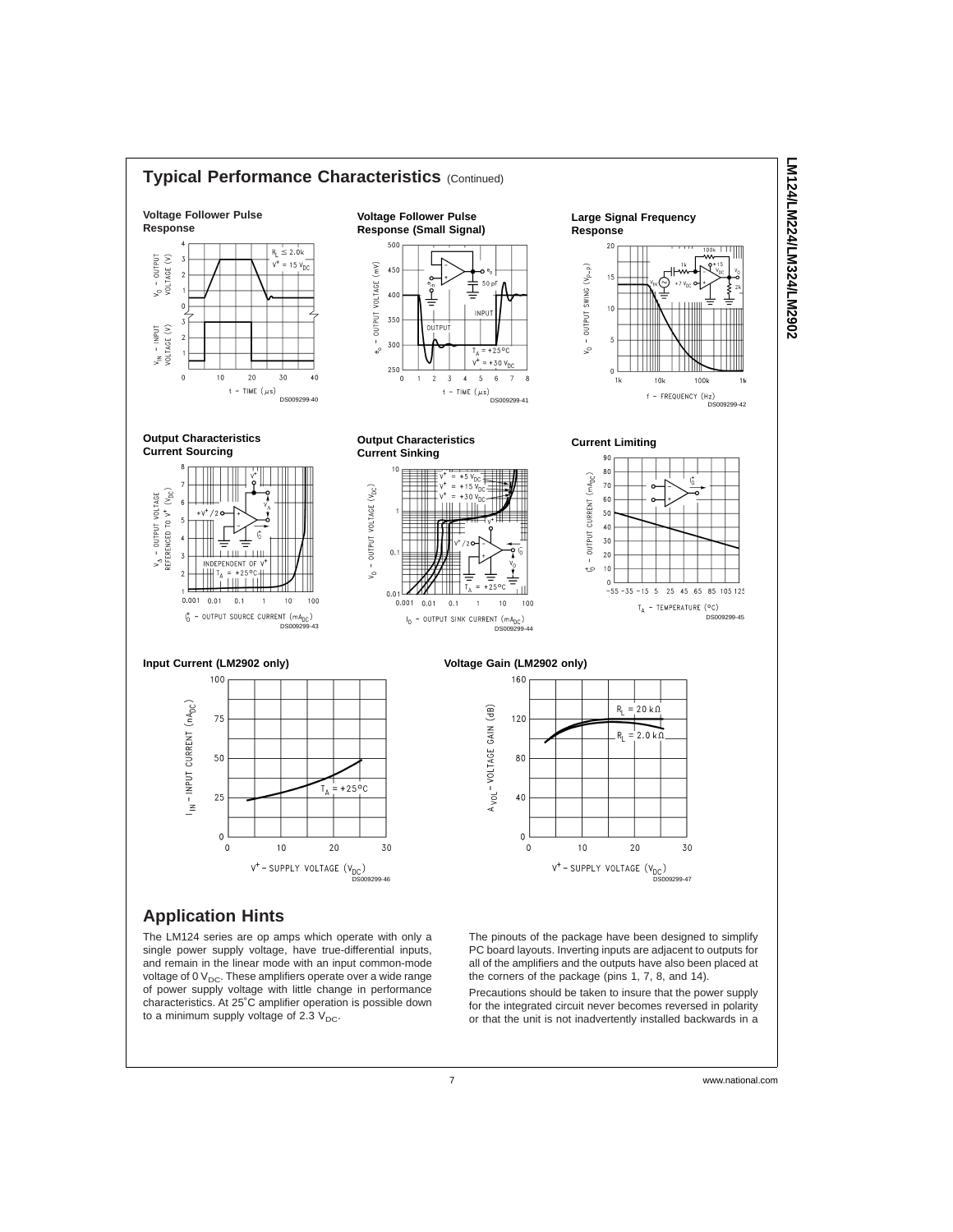#### **Application Hints (Continued)**

test socket as an unlimited current surge through the resulting forward diode within the IC could cause fusing of the internal conductors and result in a destroyed unit.

Large differential input voltages can be easily accommodated and, as input differential voltage protection diodes are not needed, no large input currents result from large differential input voltages. The differential input voltage may be larger than V<sup>+</sup> without damaging the device. Protection should be provided to prevent the input voltages from going negative more than −0.3 V<sub>DC</sub> (at 25°C). An input clamp diode with a resistor to the IC input terminal can be used.

To reduce the power supply drain, the amplifiers have a class A output stage for small signal levels which converts to class B in a large signal mode. This allows the amplifiers to both source and sink large output currents. Therefore both NPN and PNP external current boost transistors can be used to extend the power capability of the basic amplifiers. The output voltage needs to raise approximately 1 diode drop above ground to bias the on-chip vertical PNP transistor for output current sinking applications.

For ac applications, where the load is capacitively coupled to the output of the amplifier, a resistor should be used, from the output of the amplifier to ground to increase the class A bias current and prevent crossover distortion.

Where the load is directly coupled, as in dc applications, there is no crossover distortion.

Capacitive loads which are applied directly to the output of the amplifier reduce the loop stability margin. Values of 50 pF can be accommodated using the worst-case

#### **Typical Single-Supply Applications**  $(V^* = 5.0 V_{DC})$

non-inverting unity gain connection. Large closed loop gains or resistive isolation should be used if larger load capacitance must be driven by the amplifier.

The bias network of the LM124 establishes a drain current which is independent of the magnitude of the power supply voltage over the range of from  $3 \text{ V}_{\text{DC}}$  to 30  $\text{V}_{\text{DC}}$ .

Output short circuits either to ground or to the positive power supply should be of short time duration. Units can be destroyed, not as a result of the short circuit current causing metal fusing, but rather due to the large increase in IC chip dissipation which will cause eventual failure due to excessive junction temperatures. Putting direct short-circuits on more than one amplifier at a time will increase the total IC power dissipation to destructive levels, if not properly protected with external dissipation limiting resistors in series with the output leads of the amplifiers. The larger value of output source current which is available at 25˚C provides a larger output current capability at elevated temperatures (see typical performance characteristics) than a standard IC op amp.

The circuits presented in the section on typical applications emphasize operation on only a single power supply voltage. If complementary power supplies are available, all of the standard op amp circuits can be used. In general, introducing a pseudo-ground (a bias voltage reference of V<sup>+</sup> /2) will allow operation above and below this value in single power supply systems. Many application circuits are shown which take advantage of the wide input common-mode voltage range which includes ground. In most cases, input biasing is not required and input voltages which range to ground can easily be accommodated.



\*R not needed due to temperature independent  $I_{IN}$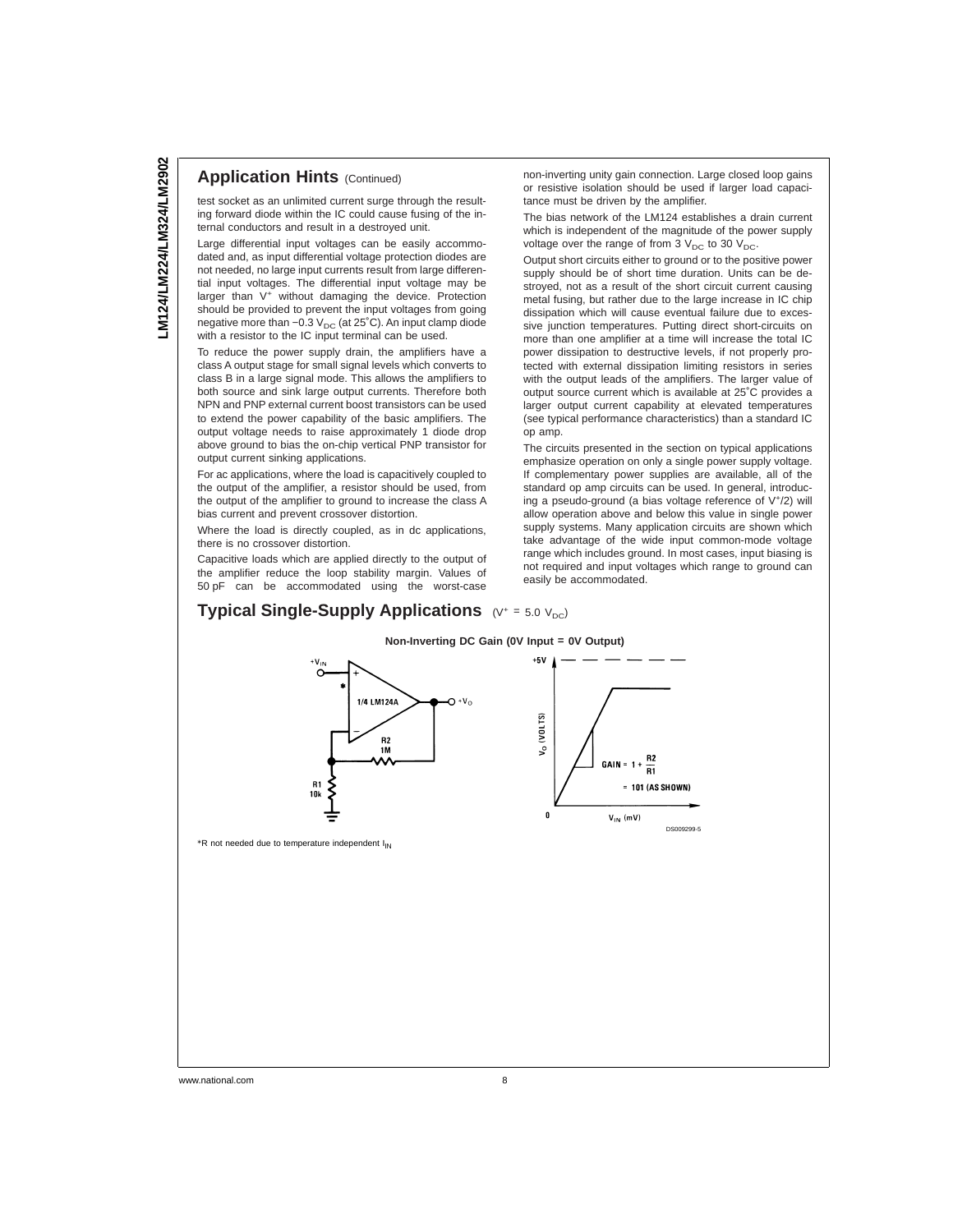

LM124/LM224/LM324/LM2902 **LM124/LM224/LM324/LM2902**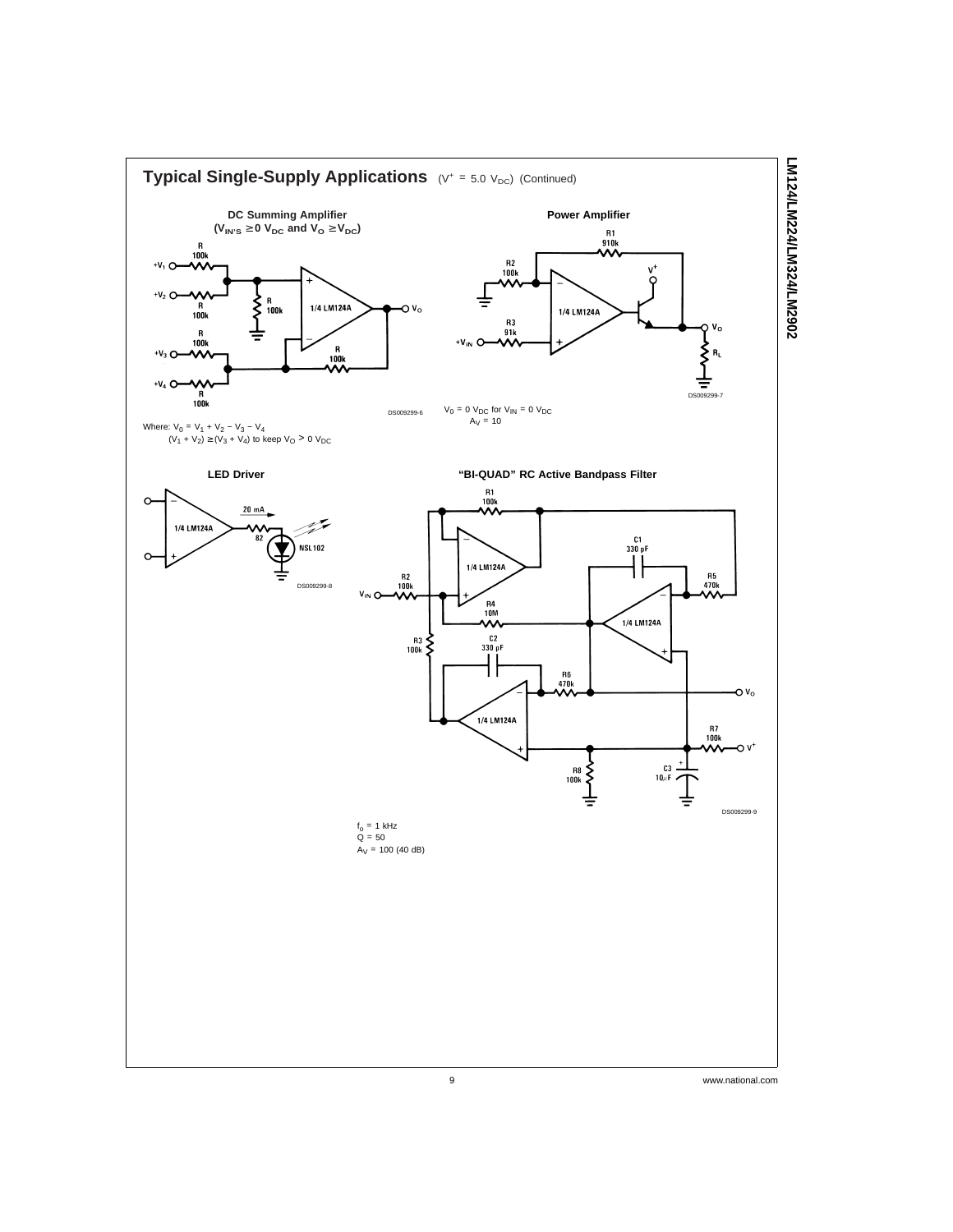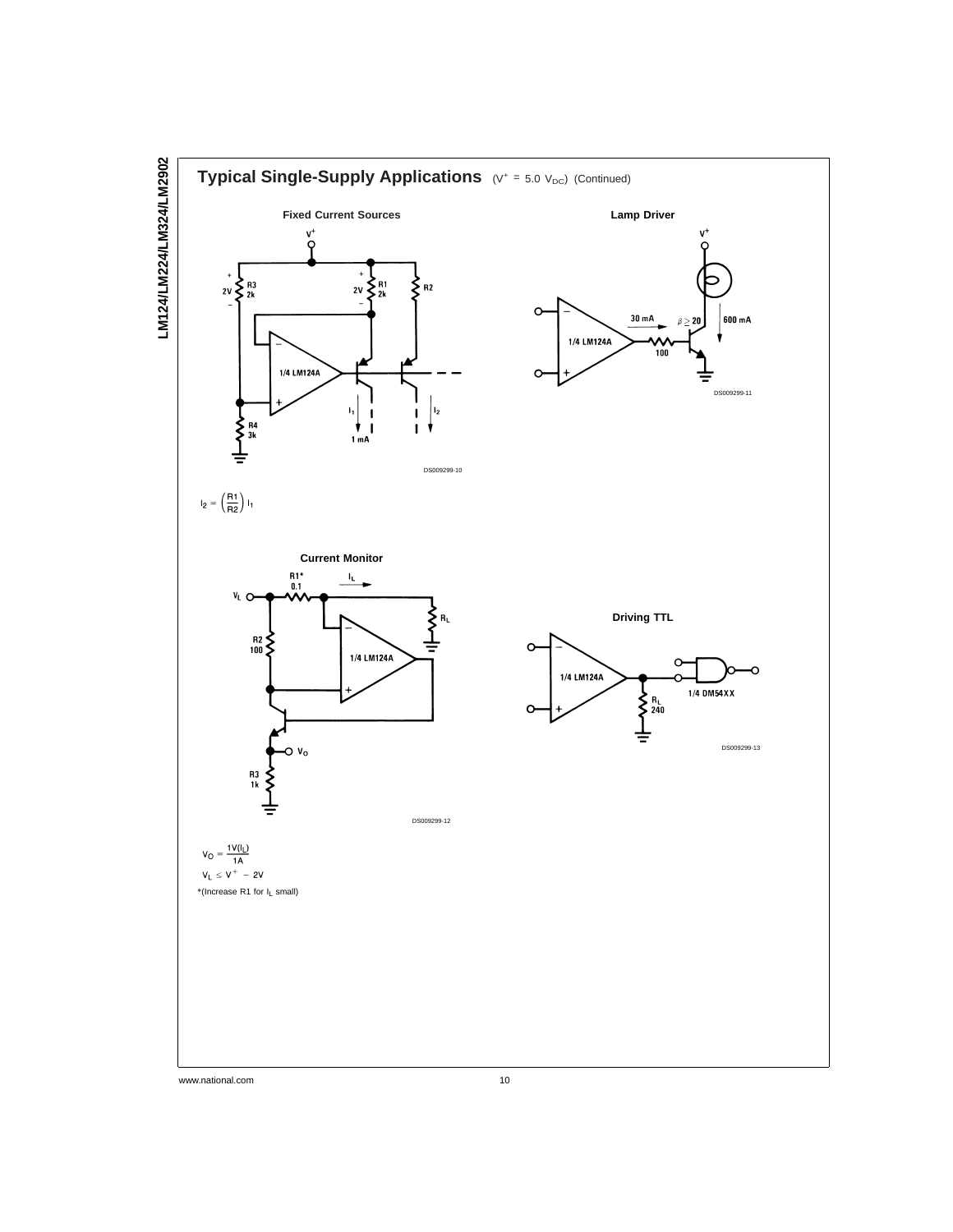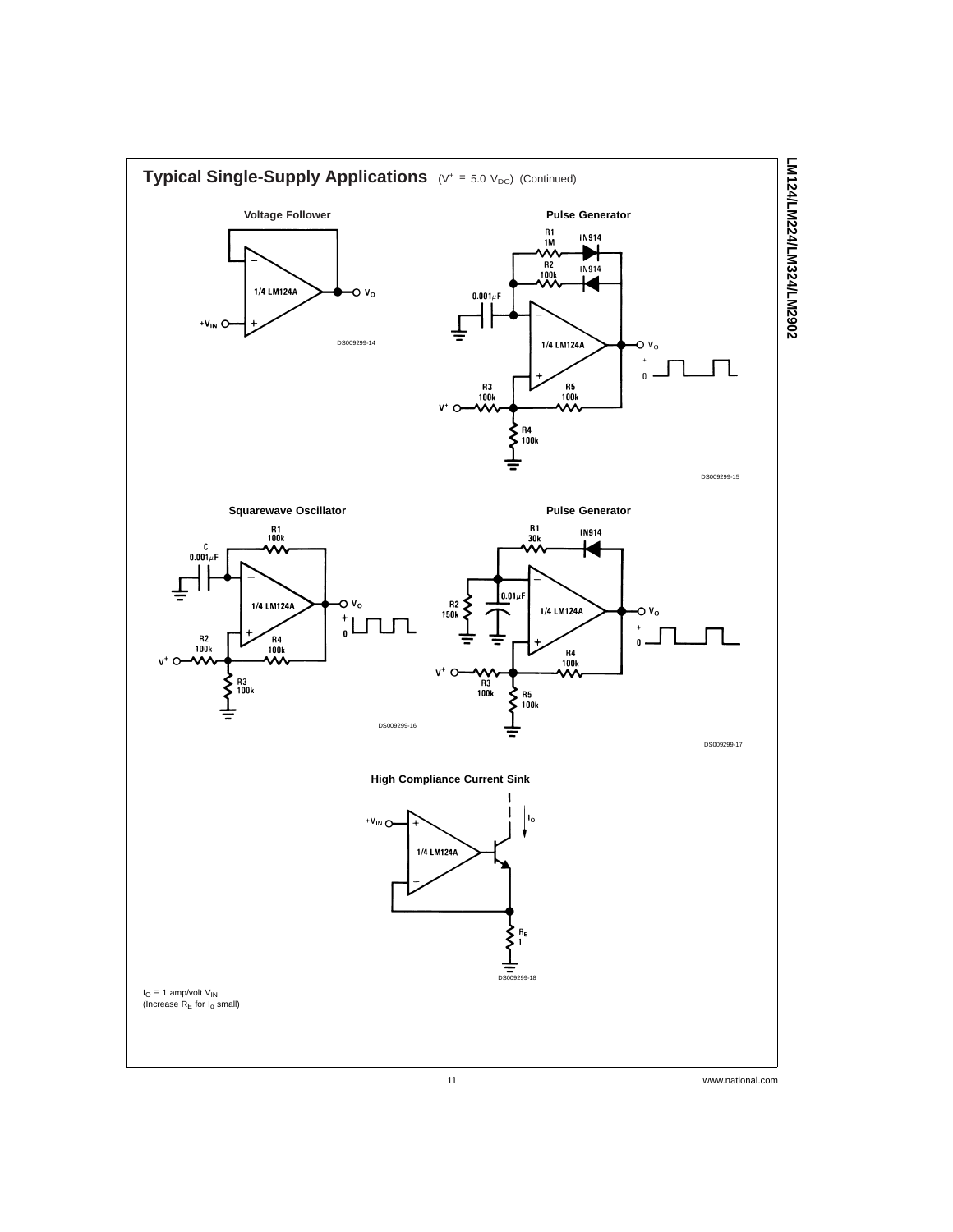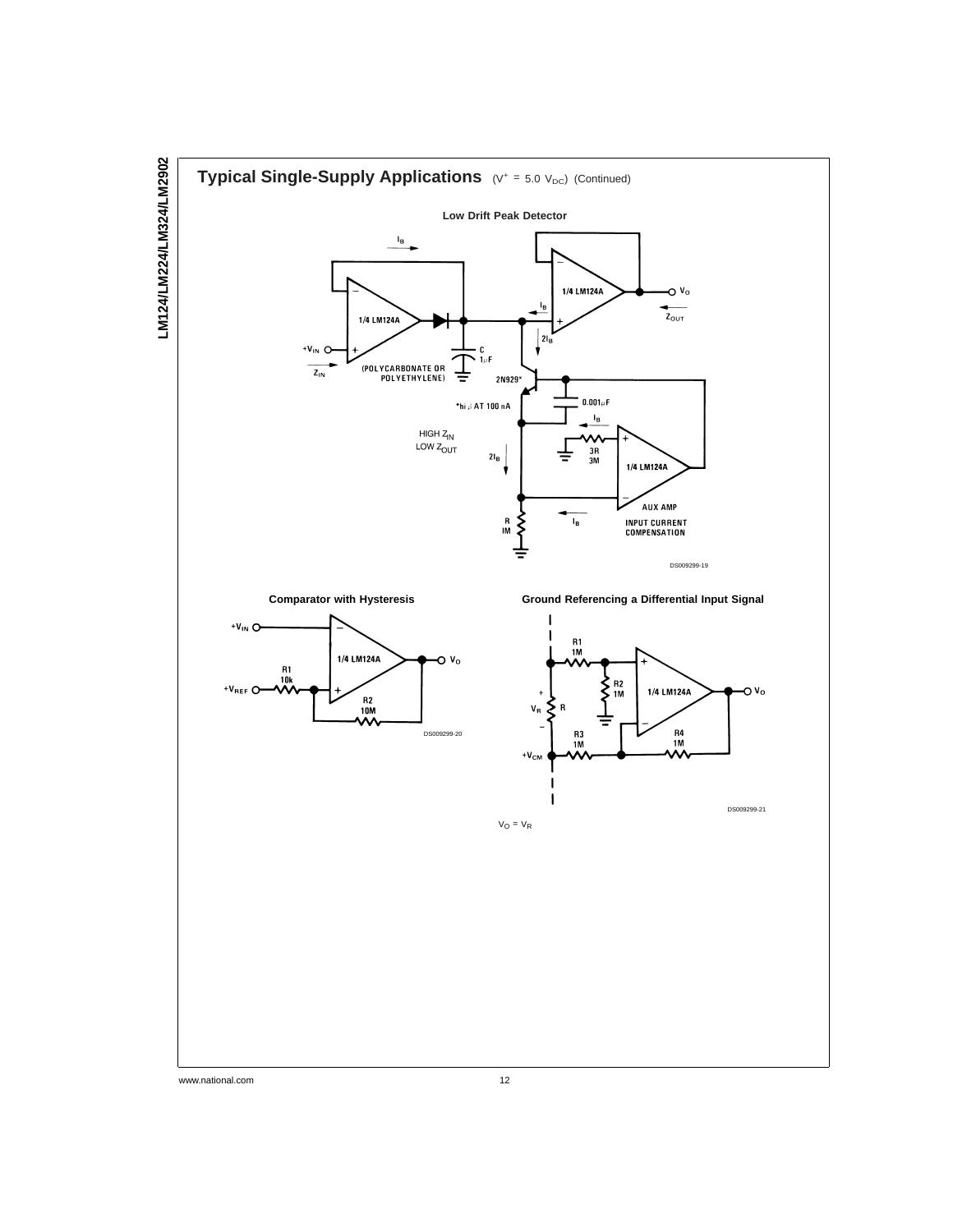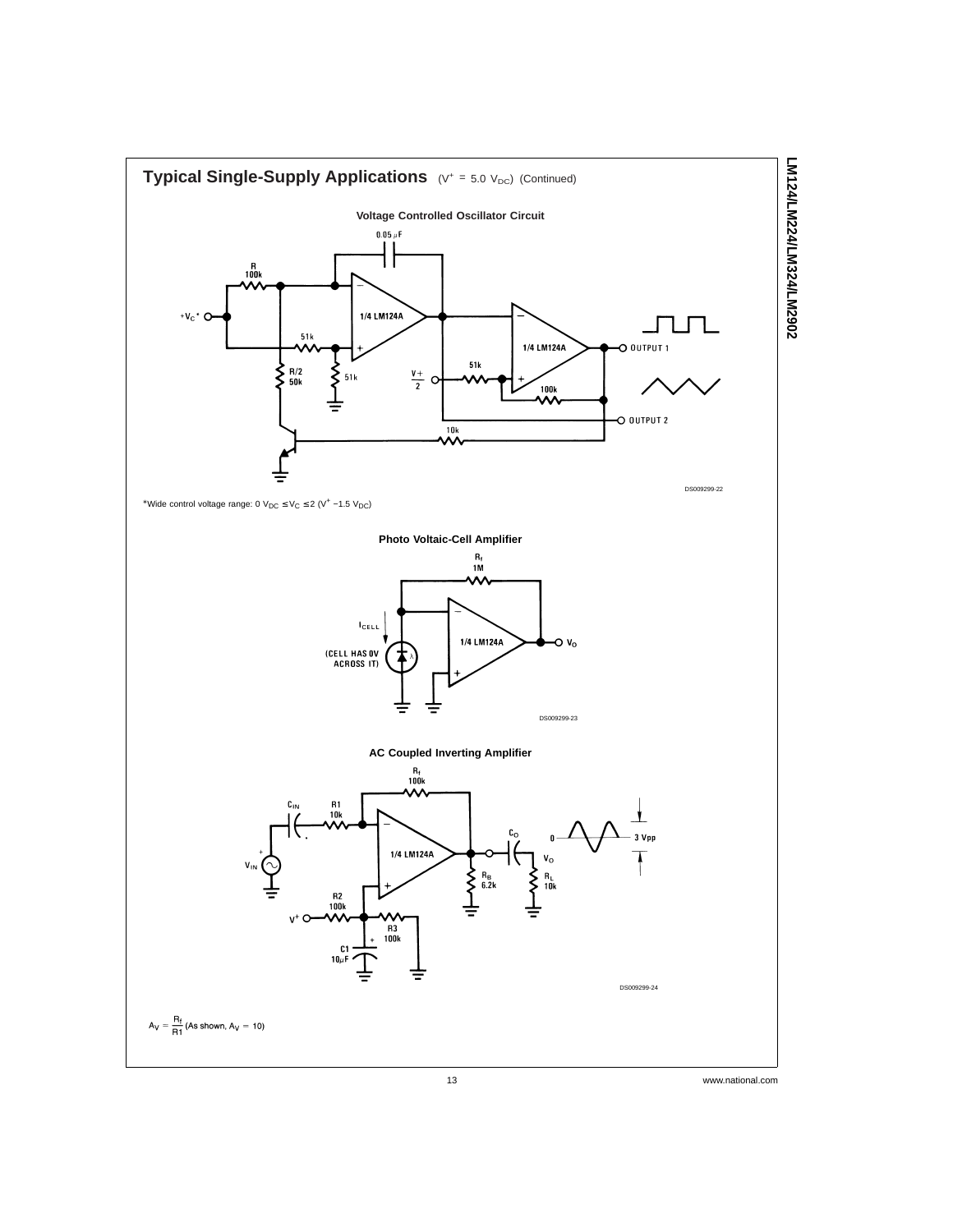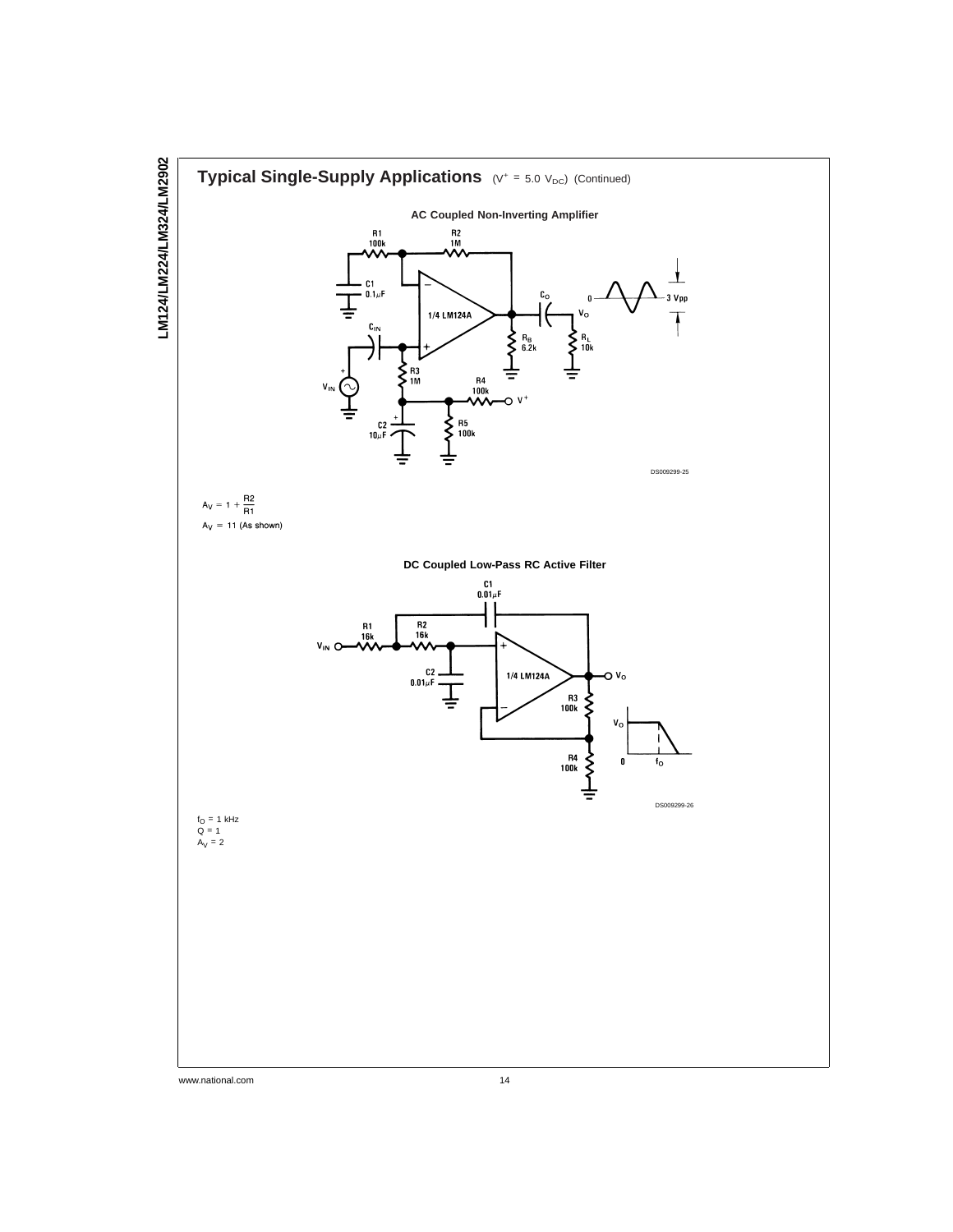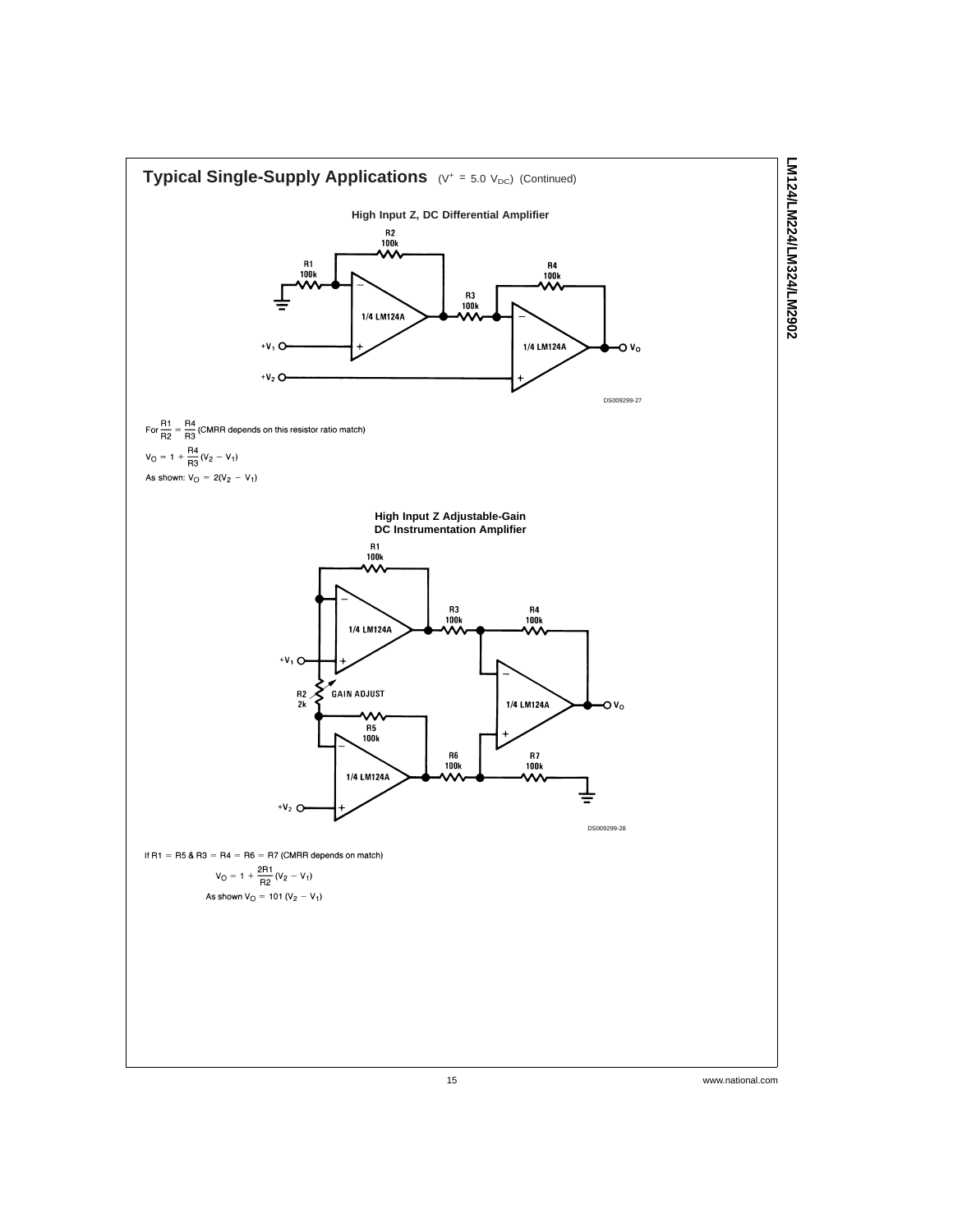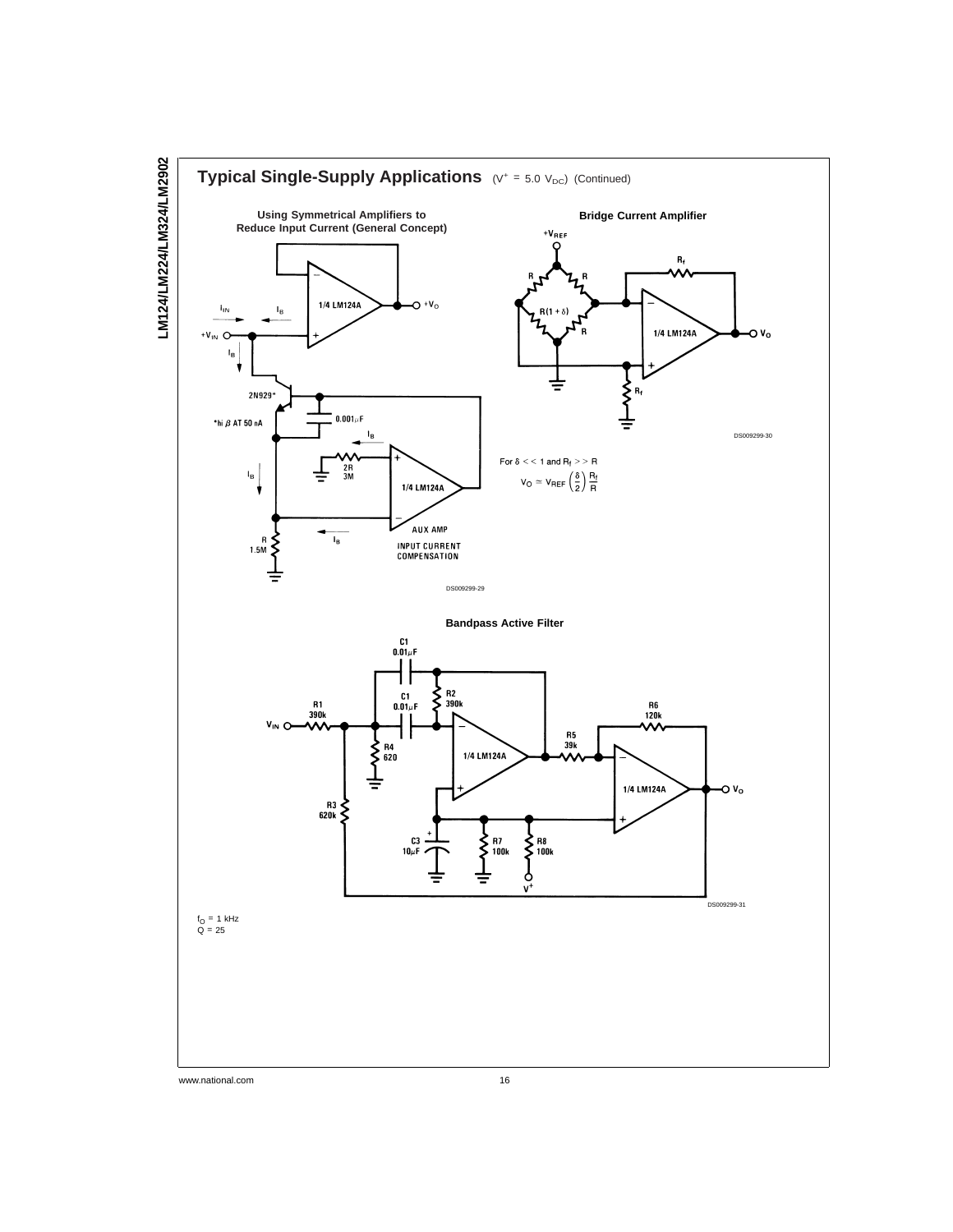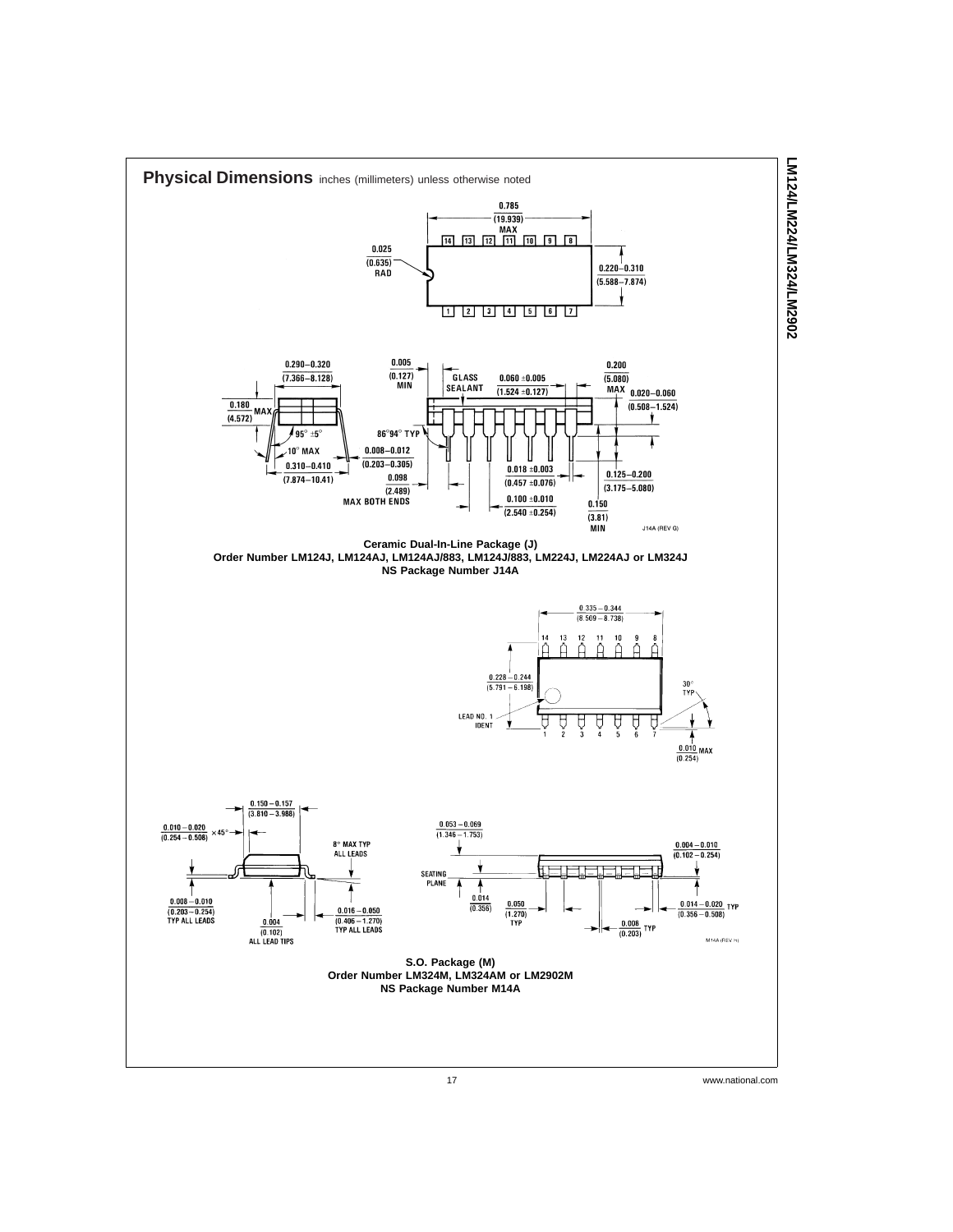